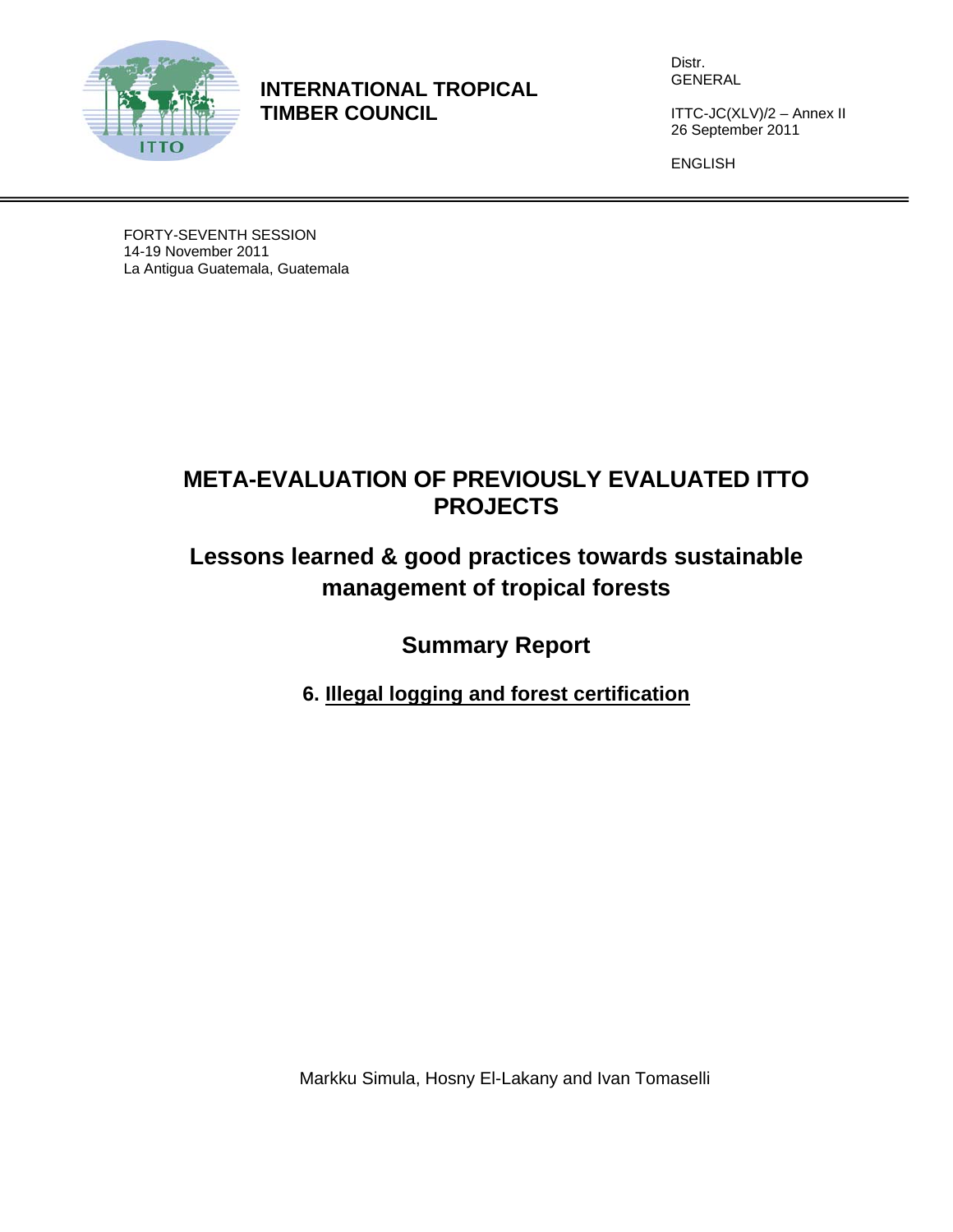#### **THEMATIC SUMMARY REPORT No. 6**

#### **Illegal Logging and Forest Certification**

#### **1. INTRODUCTION**

Combating illegal logging and development of forest certification are common issues in the tropical timber producing countries and to the international trade. ITTO has a strong commitment with sustainable forest management (SFM) and was one of the first international organizations to develop and promote Criteria and Indicators (C&I) to facilitate the sustainable management of tropical forests. This and other initiatives have contributed to reduce illegal logging and helped the development of certification schemes.

Assisting members with their efforts in this area is part of the Objectives of the International Tropical Timber Agreement (2006) which call for promotion of the expansion and diversification of international trade in tropical timber from sustainably managed and legally harvested forests.

ITTO has supported its member producing countries to improve forest legislation, governance and law enforcement to establish enabling conditions for sustainable forest management. Strengthening of national capacities in enhancing law compliance and developing forest certification has been a key issue in this field, together with information sharing on various voluntary mechanisms and timber tracking technologies, including their adoption at the national level.

ITTO's Thematic Programme Tropical Forest Law Enforcement, Governance and Trade (TFLET) and the ITTO/CITES Programme have been instrumental in supporting member countries in this field.

# **2. KEY ISSUES**

- Illegal logging is driven, inter alia, by weak governance, ready access to market of illegally harvested timber, high short-term profits for illegal operators, and lack of alternative economic activities for forest dependent people. In many countries there is no level playing field for forest management units (FMUs) which comply with legal requirements and strive for SFM.
- Weak governance is typically associated with limited or no transparency on financial transactions in the forest sector, lack of enforcement and insufficient field control of harvesting operations in forest areas, corruption, lengthy and over-regulated bureaucratic procedures for legal timber production and trade in tropical timber, lack of prosecution of culprits, and inadequate low-paid staff. These constraints are often associated with the reluctance to required institutional reforms in the forest administration.
- The failure to ensure land rights for indigenous peoples, forest-dependent people and other traditional rural populations has led to illegal logging and limited progress in forest certification in many tropical timber producing countries. In addition, indigenous populations and other forest communities are weakly organized and equipped to safeguard their own forest resources against external violators of their rights.
- Projects in addressing illegal logging and weak governance are often complex and sensitive to changes in political priorities and economic conditions.
- Strengthening of governance is often hampered by the lack of reliable information on legal and illegal production and trade of forest products.
- Many current government-operated control systems for the supply chain contain several loopholes and shortcomings thereby reducing their credibility for verification of legality of tropical timber and timber products.
- Progress in certification has been constrained by: (i) inadequate capacities to develop and implement national certification standards at the FMU level; (ii) uncertainty about market benefits which could have encouraged producers to take early action; (iii) increased costs to be borne by FMUs; and, (iv) constantly changing market requirements both in public and private procurement policies related to legality and sustainability of timber products.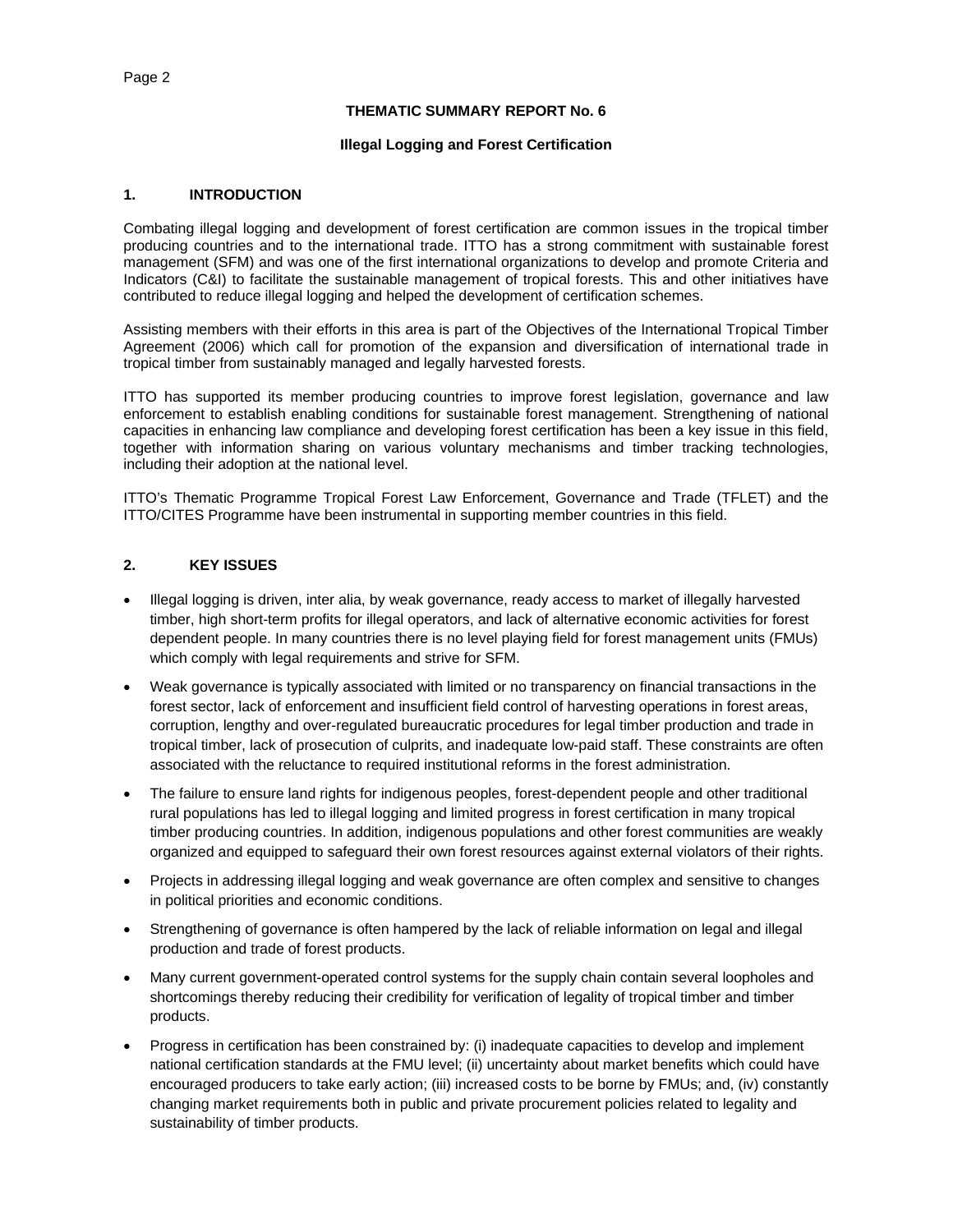- Credibility and market acceptability of different forest certification systems have been questioned sometimes based on legitimate concerns, sometimes due to stakeholder or competitive interests, or sometimes because of speculative information. The choice of forest certification system to be applied remains therefore a sensitive question for tropical timber producers.
- Occasionally progress in forest certification has been constrained due to inconsistencies between government regulations and certification standards.

# **3. LESSONS LEARNED**

### *Illegal logging*

- Identification of the main drivers of illegal logging and associated trade is necessary for designing measures to curb it.
- Providing clarity on land tenure issues is necessary for establishing the legal origin of timber and legal compliance in an FMU.
- The formal recognition of the land rights of indigenous peoples and community customary land rights should be a priority but tends to be beyond the scope of forest projects.
- Mechanisms should be put in place to bring indigenous peoples´ organizations and national NGOs, the private sector and the government together for meaningful dialogue on forest governance and certification.
- Conflict resolution techniques have proved useful in stakeholder consultations but the capacity to apply them is sometimes weak.
- Downsizing the industrial overcapacity and make it compatible with sustainable forest production levels, as expressed as the Average Annual Cut, may be necessary to reduce the pressure for illegal logging. Regulatory measures on downsizing may be necessary but are politically and economically difficult to implement. In addition, it may be even counterproductive in case of weak governance. Regulation of new investments in expanding harvesting and processing capacity is commonly the first step. Other approaches such as voluntary measures should also be explored in cooperation with the private sector.
- The reduced supply of large diameter logs to processing industries has also stimulated positive changes in business strategies in the utilization of forest resources. Several companies have invested in new equipment to improve the utilization of raw material through processing of small-sized logs and lesserused species (LUS).
- Addressing the needs of small-scale enterprises and the informal sector in strengthening governance and implementing timber tracking usually requires specific support.
- Improved governance requires increased transparency and accountability of forest authorities and private sector operators. This should be duly considered in the design of forest information systems.
- Paper trail-based timber tracking systems have inherent weaknesses reducing their credibility. These systems are likely to remain an intermediary solution.
- The development of the local capacity is vital to ensure the sustainability of the project. It also facilitates the funding of new future activities. Excessive reliance on use of external consultants has hampered the uptake of their recommendations, which may affect the project's sustainability.
- Governance strengthening projects often produce valuable technical studies and other reports. Project impacts can be enhanced by effectively disseminating information to relevant government agencies, universities, the private sector, NGOs, and other stakeholders. In addition, press releases and policy briefs have been useful for dissemination of key information to the general public through newspapers and other media.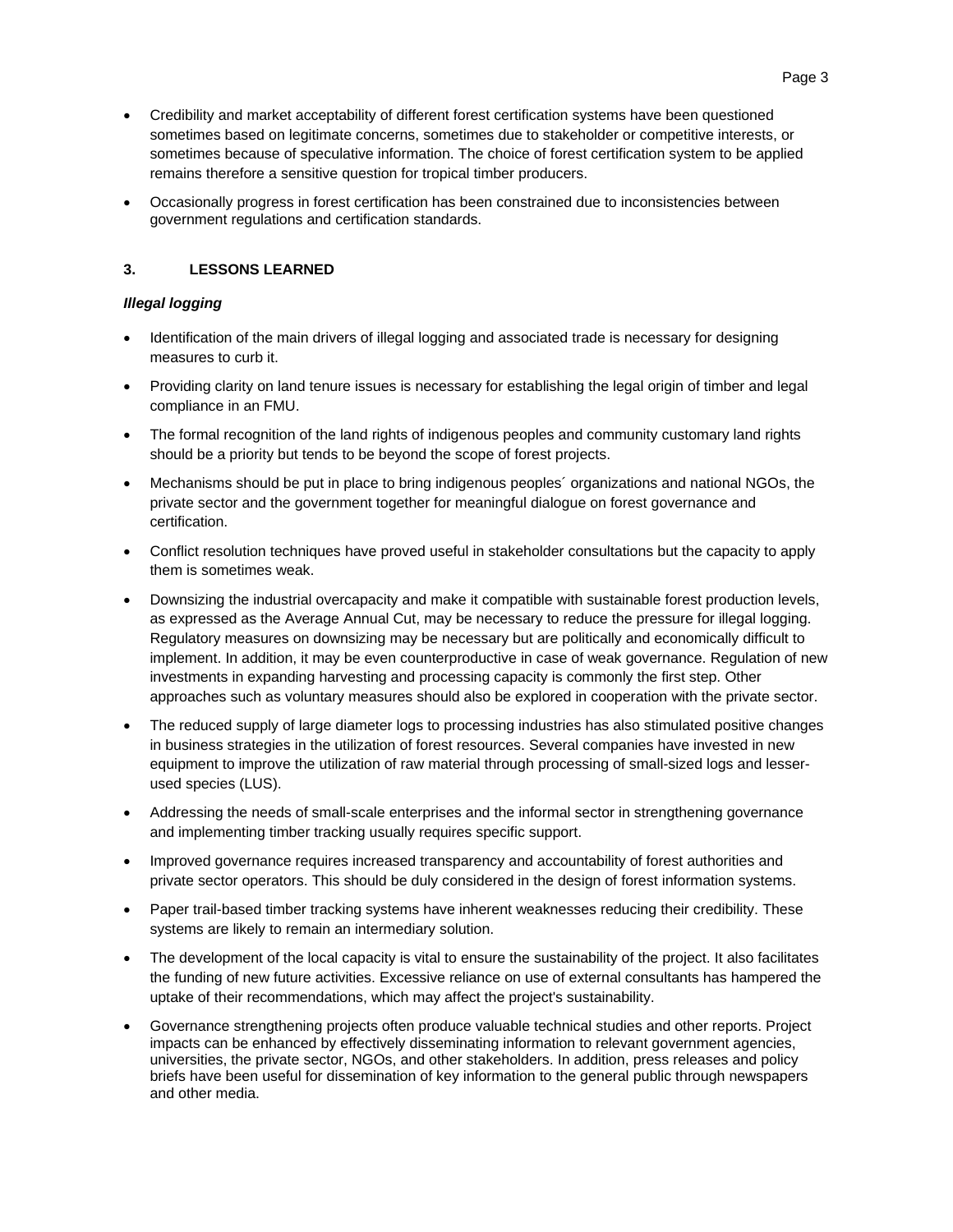## *Forest certification*

- Certification processes at local and national levels have brought the private sector, government and NGOs together contributing to improved understanding of difficulties in implementing SFM and its certification, and thereby to a constructive dialogue among stakeholders.
- Fundamental elements in all forest certification systems are legal compliance and good quality management plans and their effective implementation. Forest certification is therefore a useful tool for improving governance.
- There may be a need to harmonize national regulations and certification standards to enhance certification's role in promoting legal compliance. Projects need to examine this issue.
- For FMUs achieving certification means entering an on-going process with enterprise commitment to continual improvement. FMUs are under risk of losing their certificates unless such improvements are made.
- Although the actual certification process at the FMU level may require only one year to be completed, the preceding preparatory process can be arduous and time consuming. It may take several years for a FMU to be ready for certification.
- Phased-approach could be suitable in achieving full certification of an FMU. The first step would usually be verification of legal compliance. However, even the phased-approach is also demanding, e.g. in terms of the strict documentation required, and it can also be time consuming. As the phased-approach should aim at full certification, the FMUs that enter this procedure are expected to be fully committed to the process, granting them enough time to make necessary adjustments. FMUs should be aware that market benefits may be rather limited until full certification has been achieved.
- Government involvement in promoting certification is crucial through improved regulations and procedures, incentives for certified FMUs, as well as direct training support.
- Enterprise level capacity building for certification usually covers improvement of the forest management system, changes in operational practices (e.g. RIL, occupational safety and health), training of staff and sub-contractors, and strengthening of the company-community relationships.

# **4. GOOD PRACTICES**

## *Illegal logging and governance strengthening*

- A detailed study on the current situation and on the future needs, demands and expectations of stakeholders helps planning of the project strategy.
- Effective involvement of key stakeholders is important in projects on governance and certification. It helps mitigate negative impacts related to eventual institutional and other changes during the project implementation;
- Improving governance is often complex and the project design need adequate consideration of necessary measures for institutional strengthening and policy reform.
- Good project design allows for flexibility to ensure effective implementation in changing political and economic conditions. This would also contribute to the sustainability of the project.
- Governance projects often need to address access to statistical and other information at the national and regional levels throughout the different phases of the forest production chain, within appropriate standards of quality and timeliness of information.
- Institutionalization of governance strengthening projects can ensure future continuity and sustainability.

## Page 4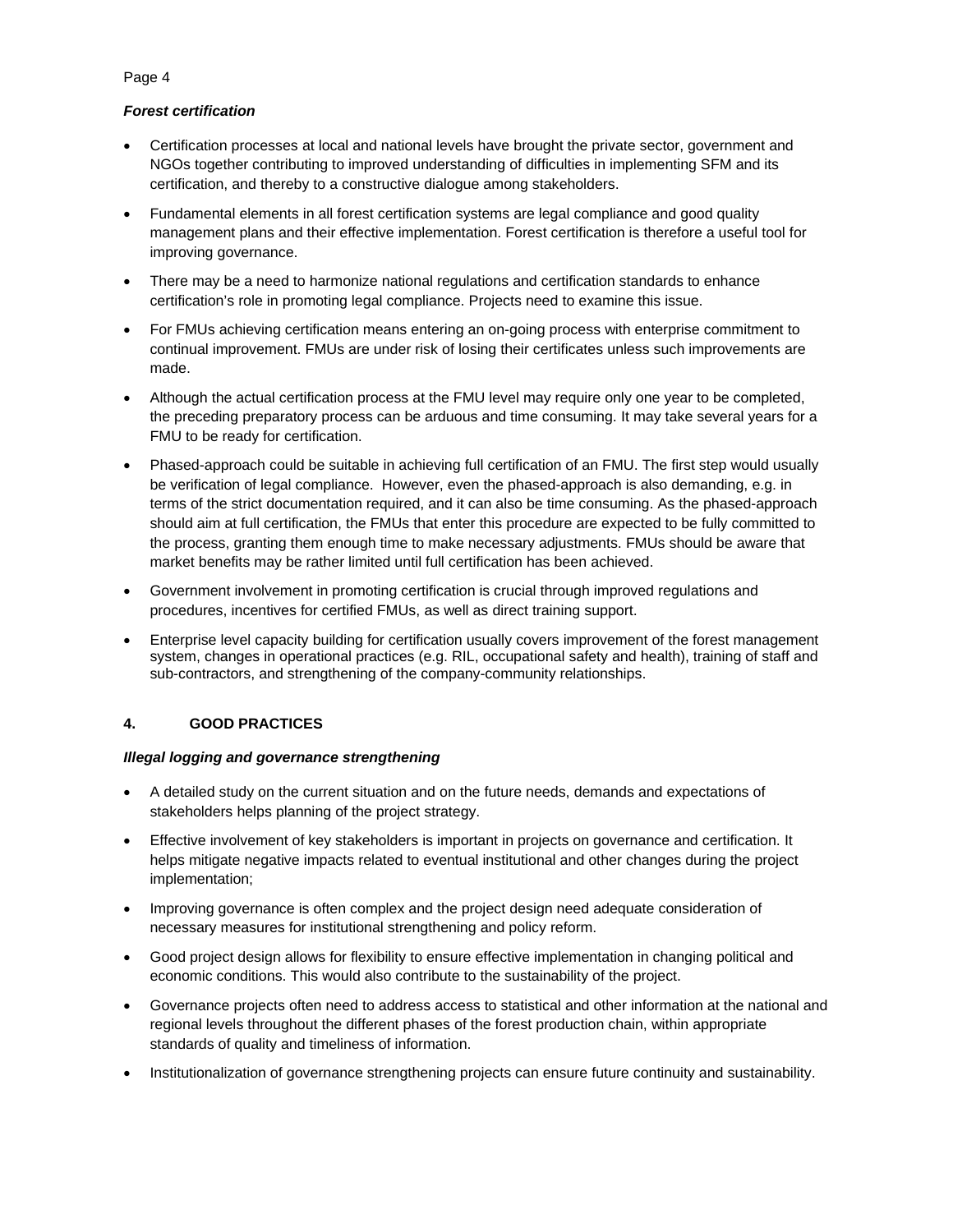- Projects designed to improve legislation and policy produce specific recommendations for the required changes with adequate indicators to measure progress. Pursuing these recommendations is critical for the sustainability of governance projects.
- In regulations and procedures of tracking of timber and timber products, development of systems based on digitized data capture, storing and analysis to minimize errors and malpractices is usually preferable compared to paper-trail based approaches.
- In governance projects involving improved information systems, technical training needs to cover database managers, enforcement staff, and various users of the improved information.
- Effective dissemination on project plans, activities and results is critical for the project impacts and sustainability. Effective dissemination of lessons learned is necessary for mainstreaming to the policy decision-making level.

#### *Forest certification*

- The consistency between mandatory legal requirements and certification standards need to be clarified.
- Development of national forest certification standards helps ensure their consistent application in the specific country context.
- Pilot enterprise approach to build up FMU level capacity for certification needs to include adequate provisions for validation of experience and dissemination of results. Firm commitments are needed from participating enterprises to sharing of the knowledge generated.
- Pilot enterprise approach is also applicable to certification of community forest enterprises but clarity is needed about the cost-benefit ratio and sustained financing of auditing, if community enterprises cannot pay for these services themselves.
- Assessment of the basic level of management systems of community forest enterprise is necessary as their strengthening may be needed before introducing new instruments like timber tracking system or forest certification.
- In the development phase forest communities need support from and close contact with local authorities and other relevant bodies operating in the region as well industrial companies using timber from the forest area. Good project design includes measures to facilitate these linkages.
- Relevant target groups of training on certification include, among others, FMU managers, technical staff, sub-contractors and auditors on technical aspects, and key stakeholder groups on general aspects.
- Technical assistance is effective when it (i) is carefully timed within the project work schedule; (ii) focuses on aspects that cannot be tackled by national expertise; and (iii) includes sufficient training to ensure knowledge transfer.
- There is a risk of conflict of interest if technical assistance and certification audits are carried out by the same organization which should be avoided.